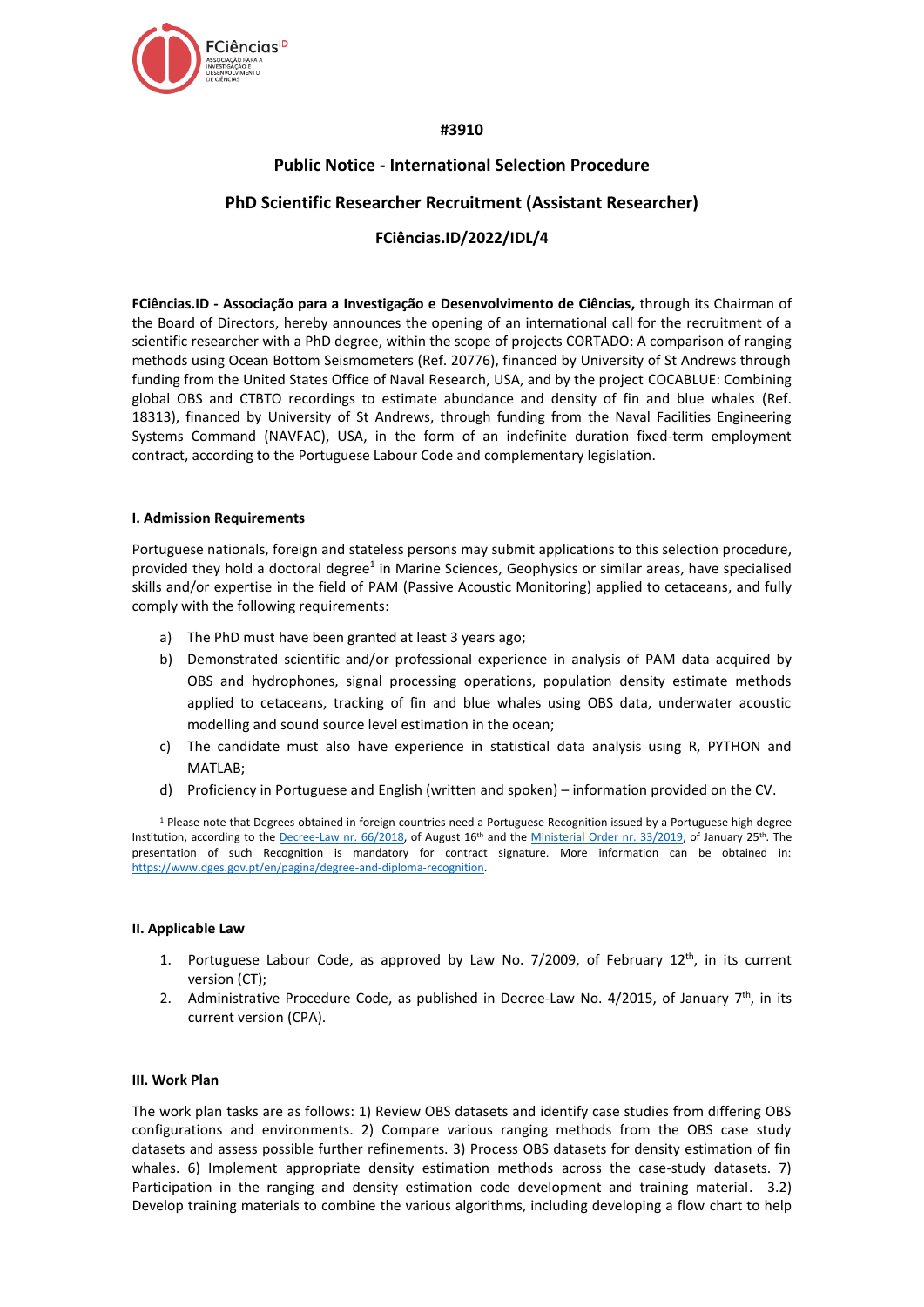

users in a given geographic area to produce density estimates from their OBSs or CTBTO-IMS instruments.

The work plan is included in tasks 1, 2, 3, 6 and 7 of the CORTADO project and task 3.2 of the COCABLUE project.

# **IV. Composition of the Jury**

In accordance to article 13 of the RCD, the members of the jury are:

- President Luis Manuel Matias;
- 1st Member of the jury Danielle Harris;
- 2nd Member of the jury Carlos Corela;
- 1st Alternate Member of the jury Susana Custódio;
- 2nd Alternate Member of the jury Álvaro Peliz.

#### **V. Place of work**

Work will be developed at the facilities of Research Center IDL – Institute Dom Luiz, in Campo Grande, Lisbon, Portugal.

#### **VI. Contract Duration**

The full-time indefinite duration fixed-term employment contract is expected to start on June 2022, and will last until the Work Plan referred to in section III is completed. It will have an expected duration of 18 months, will not exceed the limits set in the CT.

#### **VII. Monthly Allowance**

The gross monthly salary corresponds to the position 1 of Assistant Researcher, being 3.230,21 Euros, according to *Estatuto de Carreira de Investigação Científica (ECIC)*, plus holiday and Christmas allowances, as well as food allowance in the amount and conditions set out for workers with a legal employment relationship under the Labour Code.

# **VIII. Evaluation of applications**

- 1. Failure to comply with the Admission Requirements implies the non-admission of candidates in absolute merit.
- 2. Based on the assessment of the candidates' scientific and curricular background in the last 5 years, each member of the jury presents a justified proposal for admission (final classification equal to or greater than 75%) or exclusion (final classification below 75%) for each candidate, according to the evaluation criteria referred to in paragraph 4.
- 3. The final classification of candidates is given on a scale of 0 to 100%.
- 4. Evaluation of the relative merit of candidates, will rely on the following criteria:
	- a) Participation in relevant scientific projects in the area 40%;
	- b) Scientific publications in the area 40%;
	- c) Pedagogical and outreaching activities, in particular in the context of promoting scientific practices, organization of courses, seminars and conferences, in the area - 10%;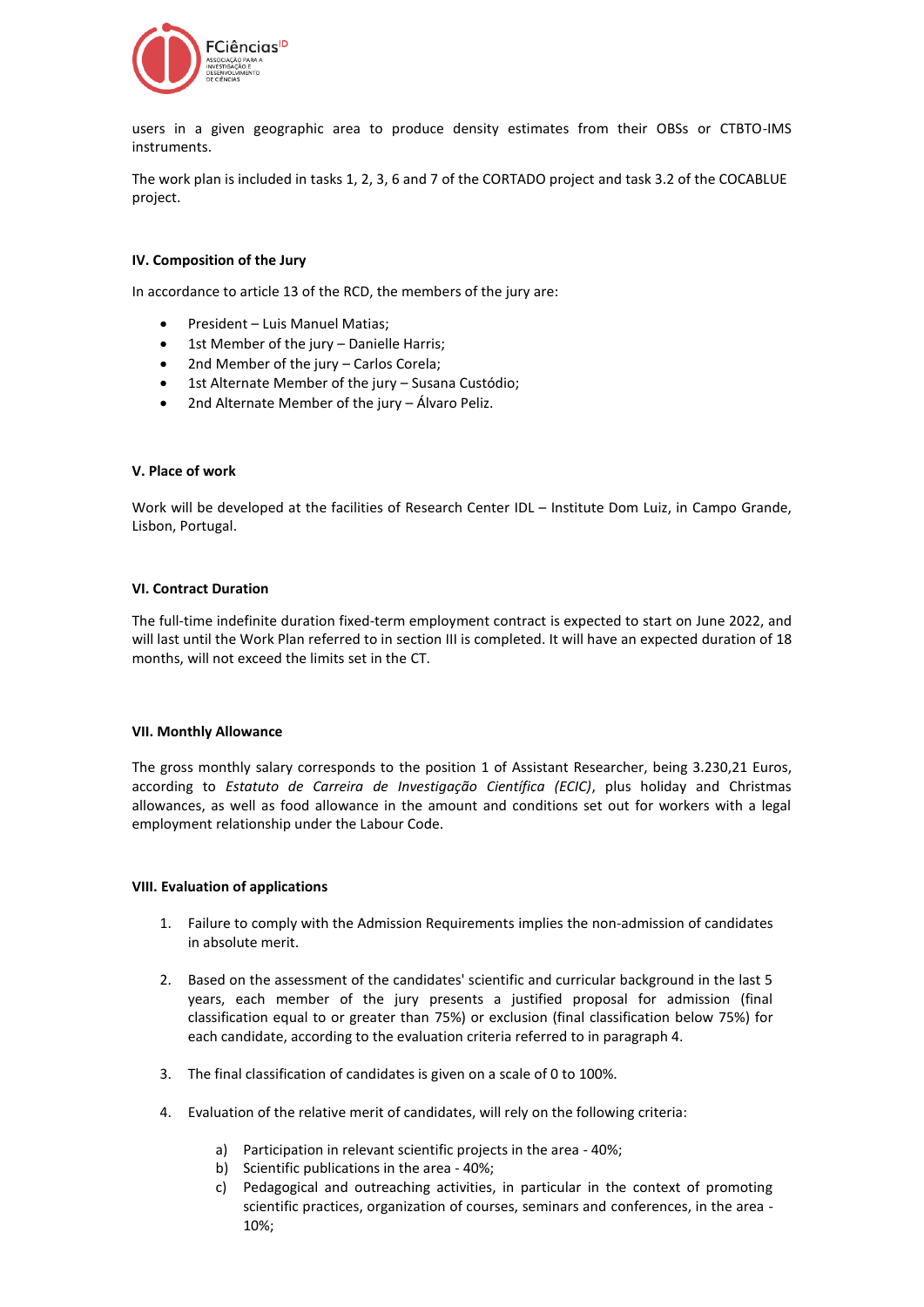

- d) Assessment of the references provided by the candidate 10%;
- e) Interview, if deemed necessary by the jury 10%.
- 5. The jury may decide to interview the three best ranked candidates [in criteria a) to d) of paragraph 4)], for clarifications and improved explanations of curricular elements. If there is an interview, the sum of the classification obtained in the evaluation criteria a) to d) will correspond to 90% of the final classification and the interview will correspond to 10%.
- 6. The jury shall deliberate by means of a roll-call vote based on the evaluation criteria.
- 7. Minutes of the jury meetings are drawn up, summarizing all relevant elements considered by jury members, as well as their individual votes and justifications.
- 8. After completion of the evaluation process, the jury will draw up a ranking of successful candidates with their classifications.
- 9. Hiring will be decided by the Chairman of the Board of Directors of FCiências.ID, based on the final jury recommendation.
- 10. The evaluation results will be published on the website of the FCiências.ID ("Concursos" tab). The candidates will be individually notified of the evaluation results by e-mail sent to the address indicated in the "Personal Data" section of the submitted form.
- 11. With the notification referred to in paragraph 10, the hearing phase of interested parties referred to in Article 121 *et seq.* of the CPA will begin, and last for ten working days.
- 12. The possible pronouncement of the candidate in a prior hearing must be addressed to the President of the jury and submitted in writing to [concursos@fciencias-id.pt.](mailto:concursos@fciencias-id.pt) The President of the jury will convene a jury's meeting to produce the final decision, within thirty working days.
- 13. Within five working days of the final jury decision, the Chairman of the Board of Directors of FCiências.ID will approve it and the candidates will be notified.
- 14. The communication between FCiências.ID [\(concursos@fciencias-id.pt\)](mailto:concursos@fciencias-id.pt) and the candidates will be electronic and will comply with the following rules:
	- a) At the time of electronic submission of any document namely in the case of paragraph no 12 - the candidates must generate proof of "sent message".
	- b) FCiências.ID will send an email message acknowledging documents received to the email address used by the candidates, within two working days.
	- c) In case of absence of a confirmation receipt by FCiências.ID  $-$  showing the possibility of technical problems that should neither be the responsibility of the candidate nor FCiências.ID - the candidates should contact FCiências.ID, with the proof referred to in point (a), to ensure delivery and proper receipt of the documents concerned.

# **IX. Compliance with public policies**

- 1. FCiências.ID actively promotes a policy of non-discrimination and equal access, so that no candidate can be privileged, benefited, disadvantaged or deprived of any right or exempt from any duty due to, inter alia, ancestry, age, sex, sexual orientation, marital status, family status, economic situation, education, social origin or condition, genetic heritage, reduced working capacity, disability, chronic illness, nationality, ethnic origin or race, territory of origin, language, religion, political or ideological beliefs and trade union membership.
- 2. Under the terms of D.L. No. 29/2001, of February 3, a disabled candidate has a preference in equal classification, which prevails over any other legal preference. Candidates must declare their respective degree of disability, the type of disability and the means of communication /